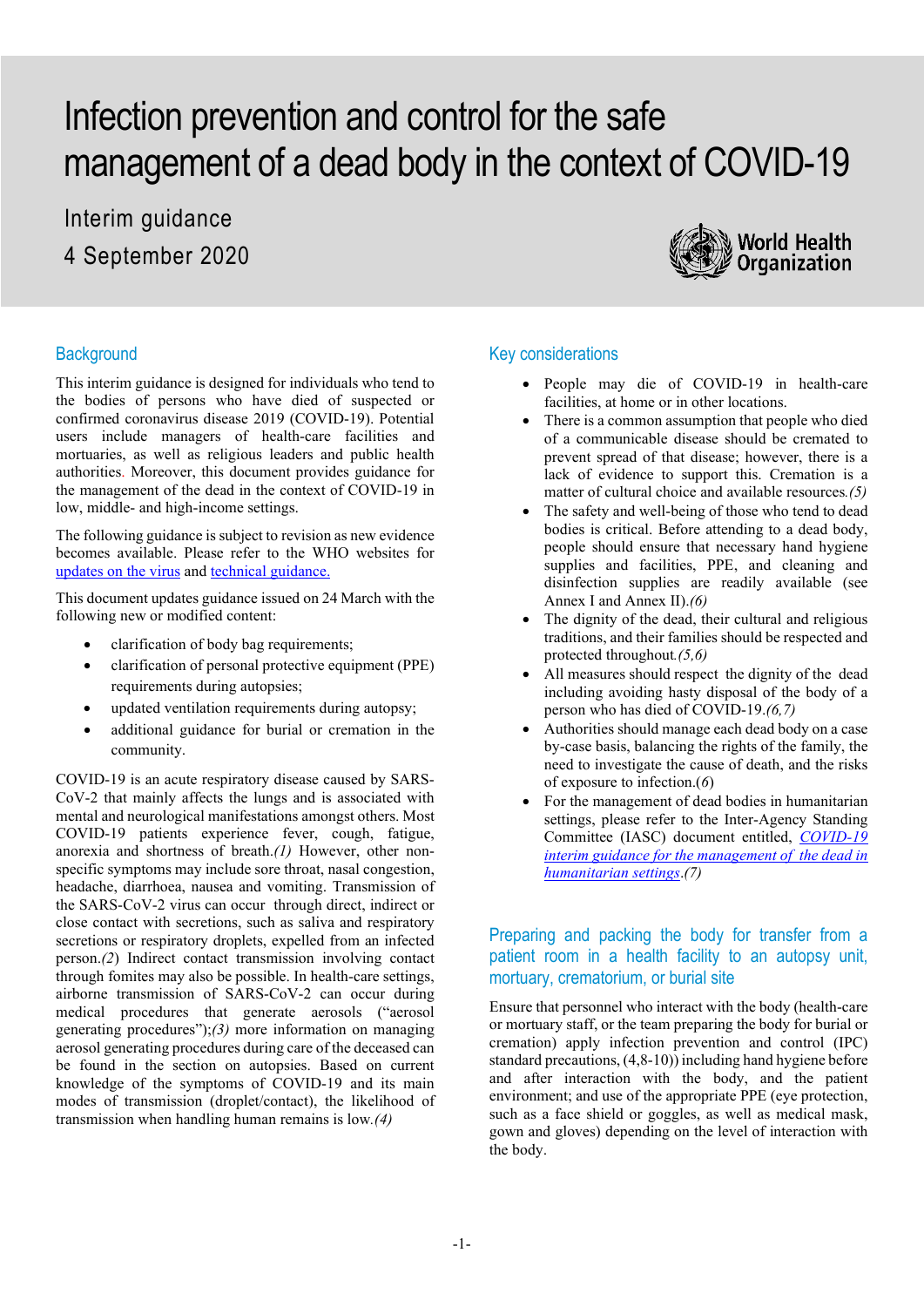Prepare the body for transfer including removal of all catheters and other indwelling devices. If an autopsy is to be performed, follow local guidance on the procedures for preparation of the body.

Trained medical staff should:

- ensure that any leakage of body fluids from orifices are contained;
- keep any movement or handling of the body to a minimum;
- not disinfect the body before its transfer to the mortuary area, or at any other time;
- wrap the body in cloth, and transfer it as soon as possible to the mortuary area;(7)
- do not use body bags, unless they are recommended by standard mortuary practice:
	- when there is excessive fluid leakage
	- for post-autopsy procedures
	- to facilitate the transportation and storage of bodies outside of the mortuary area and
	- for managing large numbers of dead bodies (6,7,11)
	- where indicated use solid, leakproof, nonbiodegradable bags, or double bag the body if the available bag is thin and may leak when a body bag is indicated; (5-7)
- not use special transportation equipment or vehicles for body transfer.

## Autopsy requirements

Safety procedures for managing the bodies of deceased persons infected with COVID-19 should be consistent with those that apply to the autopsies of people who have died of an acute respiratory illness or other infectious diseases. *(7,11- 13)* If the person died of COVID-19 while he or she was infectious, the lungs and other organs may still contain live virus*.(11*). If the body of a person with suspected or confirmed COVID-19 is selected for autopsy, health-care facilities must ensure that safety measures are in place to protect those performing the autopsy including:

- appropriate PPE must be available, including a scrub suit, a long-sleeved fluid-resistant gown, gloves (either two pairs or one pair of autopsy gloves), a medical mask, eye protection (face shield or goggles), and boots/footwear protection.*(7,9,10,12- 14)* For additonal information on PPE, please refer to the *[WHO Rational use of personal](https://www.who.int/publications/i/item/rational-use-of-personal-protective-equipment-for-coronavirus-disease-(covid-19)-and-considerations-during-severe-shortages) protective [equipment guidance for COVID-19 and](https://www.who.int/publications/i/item/rational-use-of-personal-protective-equipment-for-coronavirus-disease-(covid-19)-and-considerations-during-severe-shortages)  [considerations during severe shortages: interim](https://www.who.int/publications/i/item/rational-use-of-personal-protective-equipment-for-coronavirus-disease-(covid-19)-and-considerations-during-severe-shortages)  [guidance;](https://www.who.int/publications/i/item/rational-use-of-personal-protective-equipment-for-coronavirus-disease-(covid-19)-and-considerations-during-severe-shortages)(15)*
- a particulate respirator (N95 or FFP2 or its equivalent) should be used in the case of aerosol generating procedures, for example procedures that generate small-particle aerosols, such as the use of power saws or the washing of intestines*; (3,10,12- 14)*
- perform autopsies in an adequately ventilated room, i.e. for natural ventilated spaces, a controlled airflow of at least 6 ACH (air changes per hour) for old buildings or 12 ACH for a new construction should be assured. Where a mechanical ventilation system is available, negative pressure should be created to

control the direction of airflow. For details on ventilation, refer to *WHO [Infection prevention and](https://apps.who.int/iris/handle/10665/332879)  [control during health care when coronavirus](https://apps.who.int/iris/handle/10665/332879)  disease (COVID-19) [is suspected or confirmed:](https://apps.who.int/iris/handle/10665/332879) [interim guidance;](https://apps.who.int/iris/handle/10665/332879) (3)*

- limit the number of staff who are involved in the autopsy procedure*; (10,12-14)*
- lighting must be adequate. *(14)*

# Advice for mortuary care/funeral home

- Mortuary staff or funeral home workers preparing the body, i.e. washing the body, tidying/shaving hair, or trimming nails, should wear appropriate PPE according to standard IPC precautions and risk assessment, including gloves, impermeable gown or gown with impermeable apron, medical mask, eye protection (face shield or goggles) and closed footwear or footwear protection*. (5,7,11)*
- Embalming is not recommended in order to avoid excessive manipulation of the body. However, if embalming is done, it should be performed by trained, experienced staff, following standard IPC precautions.*(5,7,11)*
- If the family wishes to view the body, allow them to do so, but instruct them not to touch or kiss the body, to maintain at least 1 meter (m) distance from one another and any staff during the viewing and to perform hand hygiene after the viewing.(*6,7,16)*
- Identify local alternatives to kissing and touching the dead body in settings where such contact is traditionally part of funeral procedures. (*6,7,17*)

In contexts where mortuary services are available, but traditional funeral rites involve bringing the body home for vigils or home viewings prior to burial or cremation, the above guidance should be followed and can be adapted as follows:

- Bodies should be prepared in the mortuary or hospital as per the relevant guidelines before being released to the family (*17*)
- A body bag, plastic sheeting or coffin is recommended for transportation of the dead body from the morgue to the viewing site.*(17)*
- To open a body bag or coffin for viewing, use gloves and medical mask, and once the body bag or coffin is opened, remove gloves and perform hand hygiene.*(17)*
- Do not remove the body from the body bag, coffin or shrouding*,(16)*
- If further manipulation than the above is required, follow the guidelines for the preparation of dead bodies at home.*(1)*

# Environmental cleaning

Human coronaviruses can persist for up to 9 days on inanimate surfaces such as metal, glass or plastic. *(18)* The SARS-CoV-2 virus has been detected up to 72 hours in experimental conditions on surfaces such as plastic and stainless steel. *(19)* Therefore, cleaning environmental surfaces is essential.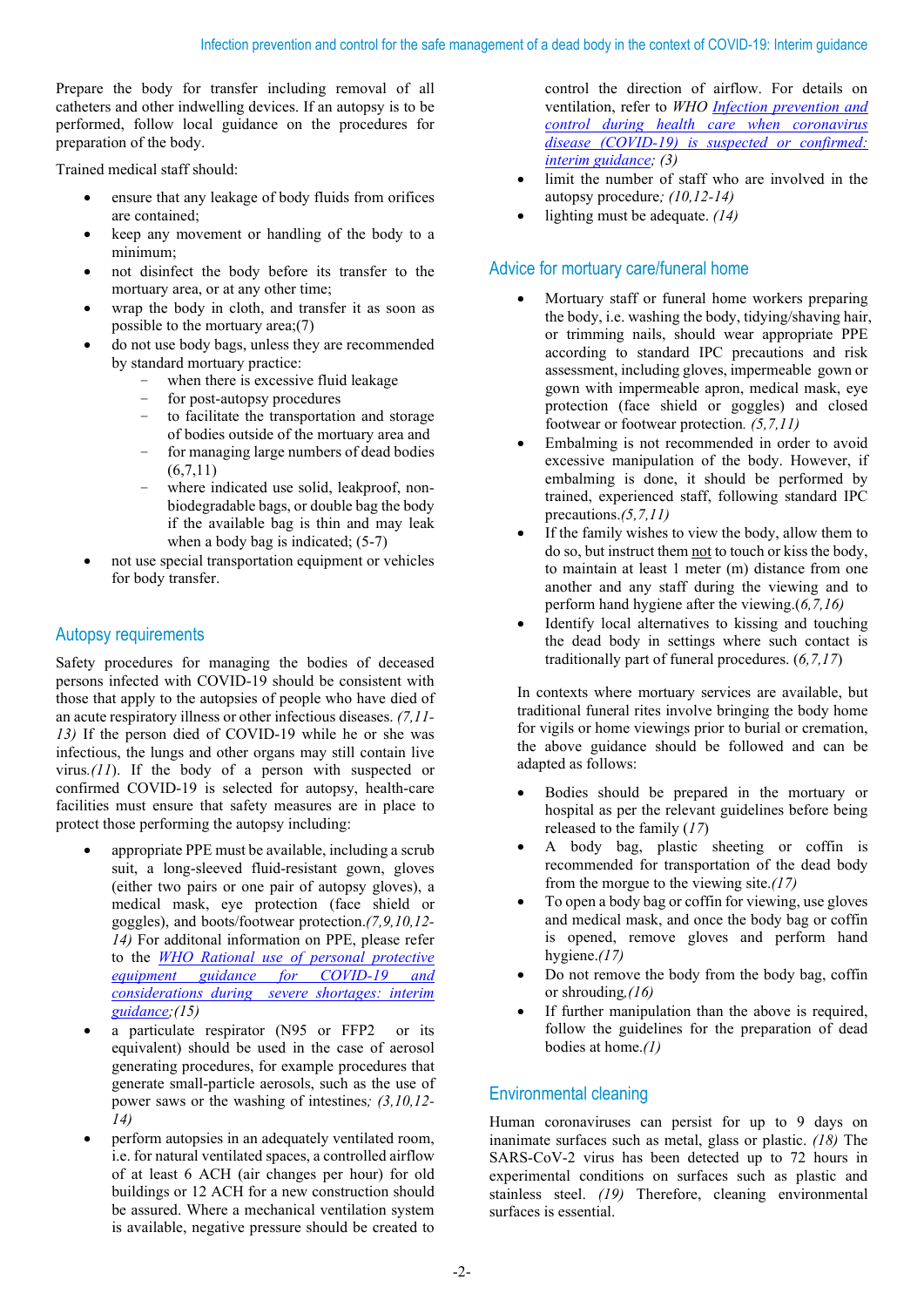- The mortuary must be kept clean and properly ventilated at all times. *(10,12,14)*
- Surfaces and instruments used for care of the dead body should be made of materials that can be easily cleaned, disinfected and maintained between autopsies.
- Instruments used during mortuary care, at the funeral home or during the autopsy should be cleaned and disinfected immediately after use, as part of routine procedure. *(8,20)*
- Environmental surfaces, where the body is prepared, should first be cleaned with soap and water, or a commercially prepared disinfectant solution. *(20,21)*
- After cleaning surfaces, a disinfectant with a minimum concentration of 0.1% (1000 ppm) sodium hypochlorite (bleach), or 70% ethanol should be placed on the surface for at least one minute. (*20,21)*
- Hospital grade disinfectants may also be used as long as they have a label claim against enveloped viruses, and they remain on the surface according to manufacturer's recommendations*. (21)*
- Personnel should use appropriate PPE, including respiratory (medical mask) and eye protection, when preparing and using disinfectants, while following the manufacturer's instructions*. (21)*
- Items classified as clinical waste must be handled and disposed of properly as infectious waste and according to legal requirements. *(20)*

#### Burial or cremation

People who have died from COVID-19 can be buried or cremated according to local standards and family preferences.

- National and local regulations may determine how the remains should be handled and disposed.
- Family and friends may view the body after it has been prepared for burials, in accordance with local customs. They should not touch or kiss the body and should perform hand hygiene after the viewing*. (6,7)*
- Family and friends should also follow local guidance regarding the number of people that can attend a viewing or burial, and local mask requirements. *(6,7,16,22)*
- Those tasked with placing the body in the grave, on the funeral pyre, et cetera, should wear gloves and wash their hands with soap and water after removal of the gloves once the burial is complete. *(6,7)*
- A body in a body bag or coffin can be treated in accordance with local customs and standards. *(6,17)*
- If a body will be buried or cremated without a casket or body bag, use surgical or waterproof rubber gloves to place the body in the grave or the funeral pyre and perform hand hygiene afterwards. *(7,8)*
- The number of individual conducting the burial or cremation should be kept at a minimum. *(6,7,16)*

## Burial by family members or for deaths at home

In contexts where mortuary services are not standard or not always available, or where traditional funeral rituals are required, families and traditional burial attendants can be equipped and instructed in the preparation of bodies for burial or cremation.

- For handling bodies at the community level, cover the body with a sheet before handling, turning or rolling it, if culturally appropriate. Alternatively, place a non-medical/fabric mask on the deceased before any movement or manipulation of the body. Plastic or cloth sheeting can be used. A body bag can alternatively be used if culturally appropriate and available*. (5,7,17)*
- Any person (e.g. family member, religious leader) preparing the deceased (e.g. washing, cleaning or dressing body, tidying/shaving hair or trimming nails) in a community setting should wear gloves for any physical contact with the body. For any activity that may involve the splashing of bodily fluids or the production of aerosols, eye and mouth protection i.e. face shield/goggles and medical mask are recommended. Furthermore, if aerosols are generated, particulate respirators (N95 or FFP2 or its equivalent) should be worn. Clothing worn to prepare the body should be immediately removed and washed after the procedure, or an apron or longsleeved fluid resistant gown should be worn during the procedure.*(6,7,20)* Those preparing the body should instruct family and friends not to kiss or touch the deceased.
- Anyone who has assisted in preparing the body should wash their hands thoroughly with soap and water when finished. *(6,7)*
- Apply principles of cultural sensitivity and ensure that family members reduce their exposure as much as possible.
- Family members, traditional and religious leaders and others may typically be involved in burials at the community level. All those involved in such burials should ensure individuals who are >60 years of age or with underlying conditions take the necessary precautions (i.e. wear a medical mask) to carry out safe burials.(*17,22)* A minimum number of people should be involved in such preparations.
- Family and friends may view the body after it has been prepared for burial, in accordance with customs, where possible.*(6,7,17)* However, they should not touch the body, personal belongings of the deceased or other ceremonial objects *(6,7,16)*and perform hand hyiene following the viewing; physical distancing measures of at least 1m between people should be strictly applied.
- People who are unwell should not participate in the viewing or funeral. If not possible, people who are unwell, should wear a medical mask, maintain at least 1m distance from others and perform frequent hand hygiene to avoid infecting others*.(22)*
- In areas of community transmission, anyone attending the funeral should consider wearing a mask in accordance with local guidance.*(22)*
- Those tasked with placing the body in the grave, on the funeral pyre, etc. should wear gloves and perform hand hygiene once the burial is complete*. (6,7)*
- Cleaning of reusable PPE should be conducted in accordance with the manufacturer's instructions for all cleaning and disinfection products (e.g. concentration, application method and contact time*). (20)*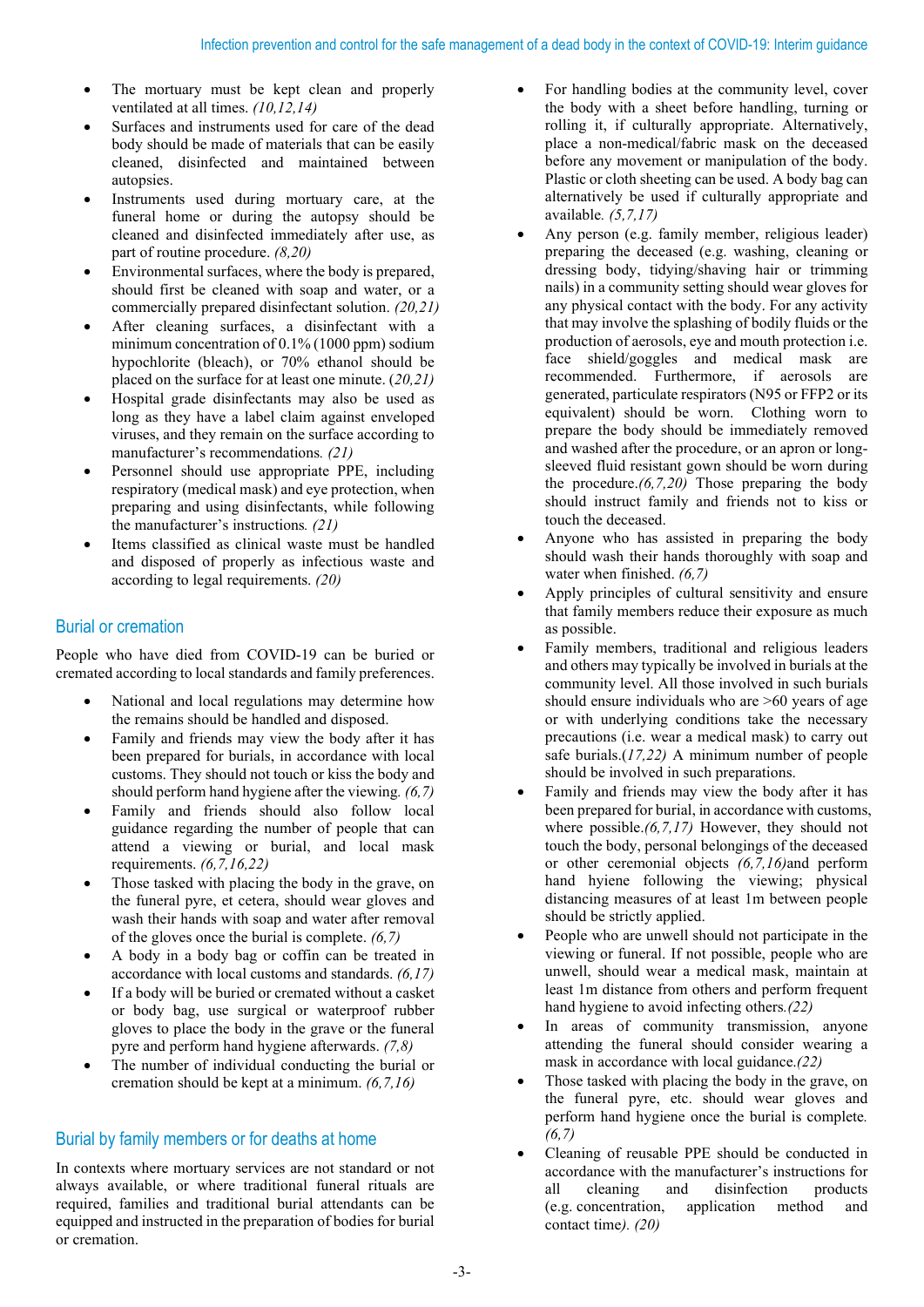- The disposal of infectious waste and disinfection of reusable PPE must be planned. (*17,20)*
- Single-use PPE and potential infectious waste produced should be collected safely in clearly marked lined containers. This waste should be treated, preferably on-site, and then safely disposed. If waste is moved off-site, it is critical to understand where and how it will be treated and disposed*.(20)*
- Although burials or cremations should take place in a timely manner and in accordance with local practices, funeral ceremonies that do not involve the disposal of the body should be postponed, if possible, until the end of the epidemic. If a ceremony is held, the number of participants should be kept to a minimum. Participants should observe physical distancing, respiratory etiquette, local mask wearing requirements, and hand hygiene at all times. *(7,16,17)*
- The belongings of the deceased person do not need to be burned or otherwise disposed of. However, they should be handled with gloves and cleaned with a detergent, followed by disinfection with a solution of at least 70% ethanol, hypochlorite or a bleach solution with a concentration of 0.1% (1000 ppm). *(7,16,20)*
- Clothing and other fabric items belonging to the deceased should be machine washed at 60−90°C (140−194°F) and laundry detergent. If machine washing is not possible, linens can be soaked in hot water and soap in a large drum, using a stick to stir while being careful to avoid splashing. The drum should then be emptied, and the linens soaked in 0.05% chlorine for about 30 minutes. Finally, the laundry should be rinsed with clean water and allowed to dry fully in sunlight*.(20)*

## References

- 1. Clinical management of COVID-19: interim guidance, Geneva: World Health Organization; 2020. [\(https://apps.who.int/iris/handle/10665/332196](https://apps.who.int/iris/handle/10665/332196) accessed 27 August 2020)
- 2. Transmission of SARS-CoV-2: implications for infection prevention precautions: scientific brief, Geneva: World Health Organization; 2020. [\(https://apps.who.int/iris/handle/10665/333114](https://apps.who.int/iris/handle/10665/333114)  accessed 27 August 2020)
- 3. Infection prevention and control during health care when coronavirus disease (COVID-19) is suspected: interim guidance. Geneva: World Health Organization 2020. [\(https://apps.who.int/iris/handle/10665/332879](https://apps.who.int/iris/handle/10665/332879) accessed 20 July 2020).
- 4. European Centre for Disease Prevention and Control. Considerations related to the safe handling of bodies of deceased persons with suspected or confirmed COVID-19. Stockholm: ECDC; 2020.( [https://www.ecdc.europa.eu/en/publications](https://www.ecdc.europa.eu/en/publications-data/considerations-related-safe-handling-bodies-deceased-persons-suspected-or%23no-link)[data/considerations-related-safe-handling-bodies](https://www.ecdc.europa.eu/en/publications-data/considerations-related-safe-handling-bodies-deceased-persons-suspected-or%23no-link)[deceased-persons-suspected-or#no-link a](https://www.ecdc.europa.eu/en/publications-data/considerations-related-safe-handling-bodies-deceased-persons-suspected-or%23no-link)ccessed 27 Aug 2020)
- 5. Leadership during a pandemic: what your municipality can do. United State aGency for Intrenational Development, 2009 [\(https://www.paho.org/disasters/index.php?option=c](https://www.paho.org/disasters/index.php?option=com_content&view=article&id=1053:leadership-during-a-pandemic-what-your-municipality-can-do&Itemid=937&lang=en) [om\\_content&view=article&id=1053:leadership](https://www.paho.org/disasters/index.php?option=com_content&view=article&id=1053:leadership-during-a-pandemic-what-your-municipality-can-do&Itemid=937&lang=en)[during-a-pandemic-what-your-municipality-can](https://www.paho.org/disasters/index.php?option=com_content&view=article&id=1053:leadership-during-a-pandemic-what-your-municipality-can-do&Itemid=937&lang=en)[do&Itemid=937&lang=en](https://www.paho.org/disasters/index.php?option=com_content&view=article&id=1053:leadership-during-a-pandemic-what-your-municipality-can-do&Itemid=937&lang=en) accessed 12 July 2020).
- 6. Finegan O, Fonseca S, Guyomarc'h P, Morcillo Mendez MD, Rodriguez Gonzalez J, Tidball-Binz M, et al. International Committee of the Red Cross (ICRC): General guidance for the management of the dead related to COVID-19. Forensic Sci Int Synerg [Internet]. 2020;2:129–37. [\(https://linkinghub.elsevier.com/retrieve/pii/S25898](https://linkinghub.elsevier.com/retrieve/pii/S2589871X20300309) [71X20300309](https://linkinghub.elsevier.com/retrieve/pii/S2589871X20300309) accessed 18 July 2020)
- 7. COVID-19 Interim guidance for the management of the dead in humanitarian settings. International Federation of the Red Cross and Red Crescent Societies, International Committee of the Red Cross, World Health Organization. Geneva, 2020 [\(https://interagencystandingcommittee.org/system/fil](https://interagencystandingcommittee.org/system/files/2020-07/Interagency%20COVID-19%20Guidance%20for%20the%20Management%20of%20the%20Dead%20in%20Humanitarian%20Settings%20%28July%202020%29.pdf) [es/2020-07/Interagency%20COVID-](https://interagencystandingcommittee.org/system/files/2020-07/Interagency%20COVID-19%20Guidance%20for%20the%20Management%20of%20the%20Dead%20in%20Humanitarian%20Settings%20%28July%202020%29.pdf)[19%20Guidance%20for%20the%20Management%2](https://interagencystandingcommittee.org/system/files/2020-07/Interagency%20COVID-19%20Guidance%20for%20the%20Management%20of%20the%20Dead%20in%20Humanitarian%20Settings%20%28July%202020%29.pdf) [0of%20the%20Dead%20in%20Humanitarian%20Se](https://interagencystandingcommittee.org/system/files/2020-07/Interagency%20COVID-19%20Guidance%20for%20the%20Management%20of%20the%20Dead%20in%20Humanitarian%20Settings%20%28July%202020%29.pdf) [ttings%20%28July%202020%29.pdf](https://interagencystandingcommittee.org/system/files/2020-07/Interagency%20COVID-19%20Guidance%20for%20the%20Management%20of%20the%20Dead%20in%20Humanitarian%20Settings%20%28July%202020%29.pdf) accessed 27 August 2020).
- 8. Standard precautions in health care. Geneva: World Health Organization; 2007 [\(https://www.who.int/publications/i/item/standard](https://www.who.int/publications/i/item/standard-precautions-in-health-care)[precautions-in-health-care](https://www.who.int/publications/i/item/standard-precautions-in-health-care) accessed 20 July 2020)
- 9. Centers for Disease Control. Funeral Home Workers [Internet]. 2020.[\(https://www.cdc.gov/coronavirus/2019](https://www.cdc.gov/coronavirus/2019-ncov/community/funeral-faqs.html) [ncov/community/funeral-faqs.html](https://www.cdc.gov/coronavirus/2019-ncov/community/funeral-faqs.html) accessed 12 July 2020)
- 10. Osborn M, Lucas S, Stewart R, Swift B, Youd E. Briefing on COVID-19 Autopsy practice relating to possible cases of COVID-19 ( 2019-nCov , novel coronavirus from China 2019 / 2020 ). R Coll Pathol [Internet]. 2020;19(February):1–14. [https://www.rcpath.org/uploads/assets/d5e28baf-](https://www.rcpath.org/uploads/assets/d5e28baf-5789-4b0f-acecfe370eee6223/fe8fa85a-f004-4a0c-81ee4b2b9cd12cbf/Briefing-on-COVID-19-autopsy-Feb-2020.pdf)[5789-4b0f-acecfe370eee6223/fe8fa85a-f004-4a0c-](https://www.rcpath.org/uploads/assets/d5e28baf-5789-4b0f-acecfe370eee6223/fe8fa85a-f004-4a0c-81ee4b2b9cd12cbf/Briefing-on-COVID-19-autopsy-Feb-2020.pdf)[81ee4b2b9cd12cbf/Briefing-on-COVID-19-autopsy-](https://www.rcpath.org/uploads/assets/d5e28baf-5789-4b0f-acecfe370eee6223/fe8fa85a-f004-4a0c-81ee4b2b9cd12cbf/Briefing-on-COVID-19-autopsy-Feb-2020.pdf)[Feb-2020.pdf](https://www.rcpath.org/uploads/assets/d5e28baf-5789-4b0f-acecfe370eee6223/fe8fa85a-f004-4a0c-81ee4b2b9cd12cbf/Briefing-on-COVID-19-autopsy-Feb-2020.pdf) accessed 18 July 2020).
- 11. Cordner S, Conimix R, Hyo-Jeong K, van Alphen D T-BM, editor. Management of dead bodies after disasters: a field manual for first responders [Internet]. Second ed. World Health Organization Pan American Health Organization, International Committee of the Red Cross, International Federation of the Red Cross and Red Crescent Societies; 2017 [\(http://www.who.int/hac/techguidance/management](http://www.who.int/hac/techguidance/management-of-dead-bodies/en/)[of-dead-bodies/en/](http://www.who.int/hac/techguidance/management-of-dead-bodies/en/) accessed 12 July 2020)
- 12. Infection prevention and control during health care when coronavirus disease (COVID-19) is suspected or confirmed: interim guidance. Geneva: World Health Organization; 2020.[\( https://apps.who.int/iris/handle/10665/332879](https://apps.who.int/iris/handle/10665/332879) accessed 20 July 2020).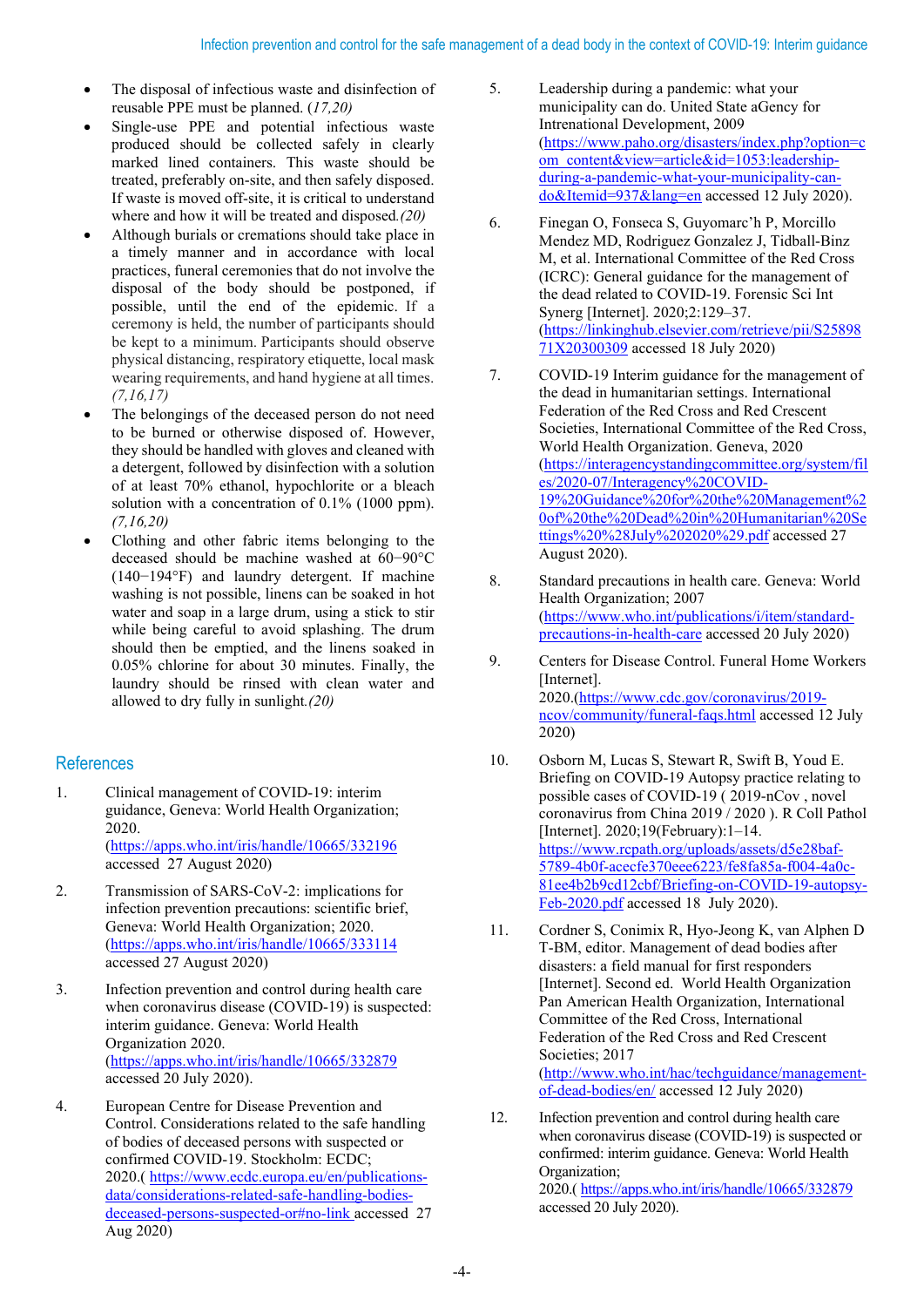- 13. Xue Y, Lai L, Liu C, Niu Y, Zhao J. Perspectives on the death investigation during the COVID-19 pandemic. Forensic Sci Int Synerg [Internet]. 2020;2:126–8. [https://linkinghub.elsevier.com/retrieve/pii/S258987](https://linkinghub.elsevier.com/retrieve/pii/S2589871X20300334) [1X20300334](https://linkinghub.elsevier.com/retrieve/pii/S2589871X20300334) accessed 20 July 2020)
- 14. Fineschi V, Aprile A, Aquila I, Arcangeli M, Asmundo A, Bacci M, et al. Management of the corpse with suspect, probable or confirmed COVID-19 respiratory infection – Italian interim recommendations for personnel potentially exposed to material from corpses, including body fluids, in morgue structures and during autopsy practi. Pathologica. 2020. (10.32074/1591-951X-13-20 accessed 27 August 2020).
- 15. Rational use of personal protective equipment for coronavirus disease (COVID-19) and considerations during severe shortages: interim guidance. Geneva: World Health Organization; 2020. [\(https://apps.who.int/iris/handle/10665/331695](https://apps.who.int/iris/handle/10665/331695) accessed 20 July 2020).
- 16. Centers for Disease Control. Funeral Guidance for Individuals and Families | CDC [Internet]. 2020 [\(https://www.cdc.gov/coronavirus/2019-ncov/daily](https://www.cdc.gov/coronavirus/2019-ncov/daily-life-coping/funeral-guidance.html)[life-coping/funeral-guidance.html](https://www.cdc.gov/coronavirus/2019-ncov/daily-life-coping/funeral-guidance.html) accessed 12 July 2020).
- 17. International Federation of Red Cross and Red Crescent Societies, Cross IC of the R. Safe body handling and mourning ceremonies for COVID-19 affected communities: Implementation guidance for National Red Cross and Red Crescent Societies . Geneva; 2020. [\(https://preparecenter.org/wp](https://preparecenter.org/wp-content/uploads/2020/07/COVID_MotD_IFRC-ICRC_July2020_web-1.pdf)[content/uploads/2020/07/COVID\\_MotD\\_IFRC-](https://preparecenter.org/wp-content/uploads/2020/07/COVID_MotD_IFRC-ICRC_July2020_web-1.pdf)ICRC July2020 web-1.pdf accessed 27 August 2020).
- 18. Kampf G, Todt D, Pfaender S, Steinmann E. Persistence of coronaviruses on inanimate surfaces and their inactivation with biocidal agents. J Hosp Infect [Internet]. 2020;104(3):246–51. [\(http://www.sciencedirect.com/science/article/pii/S01](http://www.sciencedirect.com/science/article/pii/S0195670120300463) [95670120300463](http://www.sciencedirect.com/science/article/pii/S0195670120300463) accessed 12 July 2020).
- 19. van Doremalen N, Bushmaker T, Morris DH, Holbrook MG, Gamble A, Williamson BN, et al. Aerosol and Surface Stability of SARS-CoV-2 as Compared with SARS-CoV-1. N Engl J Med [Internet]. 2020 Apr 16;382(16):1564-7. [\(http://www.nejm.org/doi/10.1056/NEJMc2004973](http://www.nejm.org/doi/10.1056/NEJMc2004973) accessed 12 July 2020).
- 20. World Health Organization, United Nations Children's Fund. Water, sanitation, hygiene, and waste management for the COVID-19 virus: interim guidance. Geneva: World Health Organization; 2020.[\(https://apps.who.int/iris/handle/10665/331846](https://apps.who.int/iris/handle/10665/331846) accessed 12 July 2020).
- 21. Cleaning and disinfection of environmental surfaces in the context of COVID-19: interim guidance. Geneva: World Health Organization; 2020. [\(https://apps.who.int/iris/handle/10665/332096](https://apps.who.int/iris/handle/10665/332096) accessed 12 July 2020).
- 22. Advice on the use of masks in the context of COVID-19: interim guidance. Geneva: World Health Organization; 2020. [\(https://apps.who.int/iris/handle/10665/332293](https://apps.who.int/iris/handle/10665/332293) accessed 12 July 2020).

# Acknowledgments

WHO wishes to acknowledge the following individuals for their contribution to the document:

Elizabeth Bancroft, Centers for Disease Control and Prevention, USA; Gwendolen Eamer, International Federation of Red Cross and Red Crescent Societies (IFRC), Switzerland; Oran Finnegan, International Committee of the Red Cross (ICRC), Switzerland; Fernanda Lessa, Centers for Disease Control and Prevention, United States of America (USA); Shaheen Mehtar, Infection Control Africa Network, South Africa; Maria Clara Padoveze, School of Nursing, University of São Paulo, Brazil; Wing Hong Seto, Hong Kong, Special Administrative Region, China; Morris Tidball-Binz, International Committee of the Red Cross (ICRC), Switzerland.

#### From WHO:

Kamal Ait-Ikhlef, Benedetta Allegranzi, Gertrude Avortri Mekdim Ayana, April Baller, Elizabeth Barrera-Cancedda, Alessandro Cassini, Giorgio Cometto, Ana Paula Coutinho Rehse, Sophie Harriet Dennis, Luca Fontana, Jonas Gonseth-Garcia,Landry Kabego, Pierre Claver Kariyo, Ornella Lincetto, Abdi Rahman Mahamud, Madison Moon, Takeshi Nishijima, Kevin Ousman, Pillar Ramon-Pardo, Alice Simniceanu Valeska Stempliuk, Maha Talaat Ismail, Joao Paulo Toledo, Anthony Twyman, Maria Van Kerkhove, Vicky Willet, Masahiro Zakoji, Bassim Zayed.

WHO continues to monitor the situation closely for any changes that may affect this interim guidance. Should any factors change, WHO will issue a further update. Otherwise, this interim guidance document will expire 2 years after the date of publication.

© World Health Organization 2020. Some rights reserved. This work is available under th[e CC BY-NC-SA 3.0 IGO](https://creativecommons.org/licenses/by-nc-sa/3.0/igo) licence.

WHO reference number: WHO/2019-nCoV/IPC\_DBMgmt/2020.2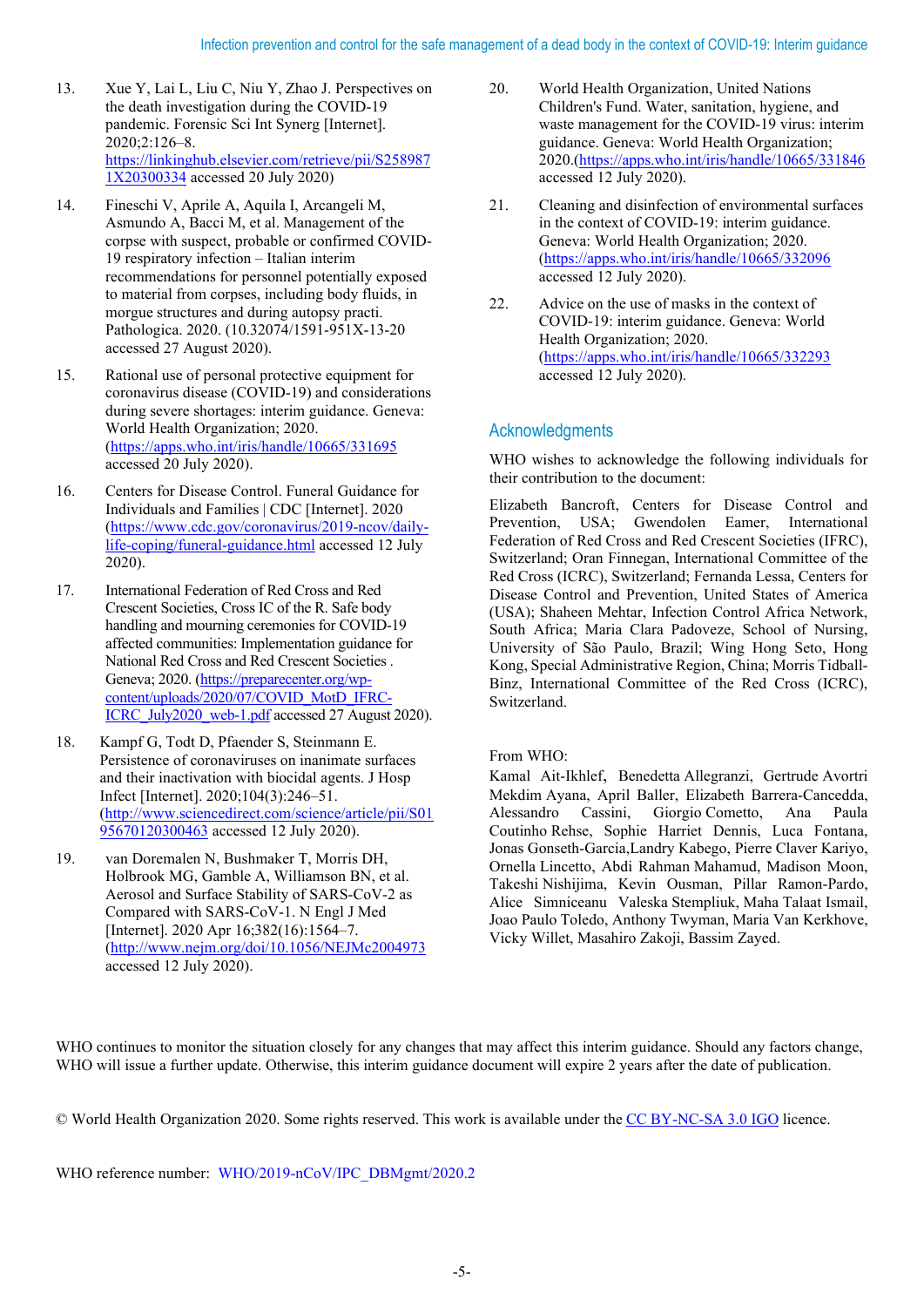# Annex I: Equipment for management of dead bodies in the context of COVID-19

#### **Table 1. Equipment for procedures in mortuary management of COVID-19 bodies**

| Equipment                                   | <b>Details</b>                                                                                                                                                                                                               |
|---------------------------------------------|------------------------------------------------------------------------------------------------------------------------------------------------------------------------------------------------------------------------------|
| Hand hygiene                                | Alcohol-based hand rub<br>Running water<br>Soap<br>Disposable towel for hand drying (paper or tissue)                                                                                                                        |
| Personal protective equipment               | Gloves (single use, heavy duty gloves)<br>Boots<br>Waterproof plastic apron<br>Isolation gown<br>Anti-fog googles<br>Face shield<br>Medical mask<br>N95 or similar level respirator (for aerosol-generating procedures only) |
| Waste management and environmental cleaning | Disposal bag for bio-hazardous waste<br>Soap and water, or detergent<br>Disinfectant for surfaces - hypochlorite solution 0.1% (1000 ppm), 70% ethanol, or hospital-grade disinfectant.                                      |